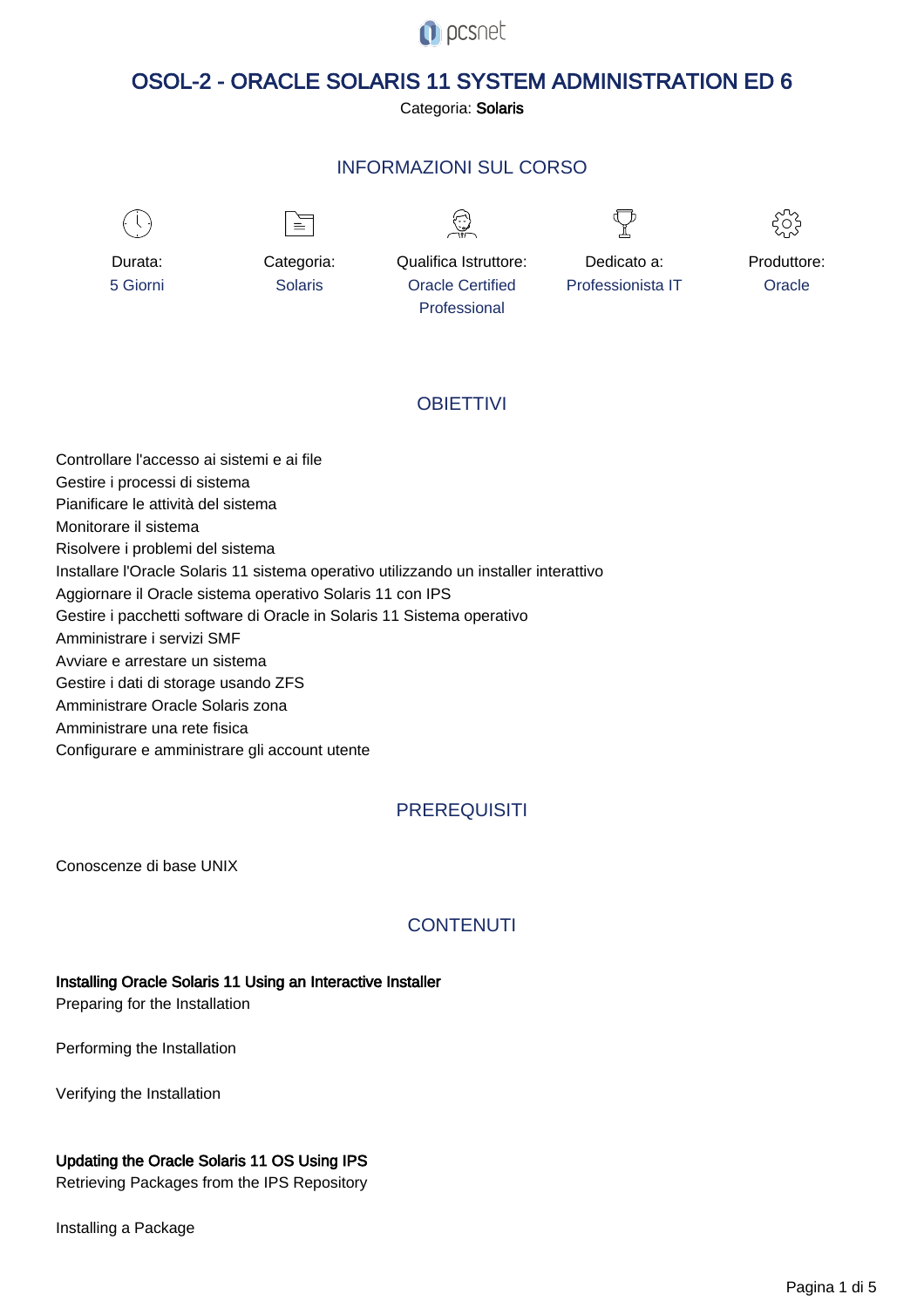

#### Verifying a Package Installation

Uninstalling a Package

Searching for a Package

### Managing Software Packages

Managing Software Packages Using the Command Line

Manage Software Packages Using Package Manager

# Administering SMF Services

Monitoring Services

Enabling a Service

Disabling a Service

Restarting a Service

#### Booting and Shutting Down a System

Booting a System

Shutting Down a System

#### Managing ZFS Storage Pools

Creating a ZFS Storage Pool

Managing ZFS Storage Pool Properties

Querying ZFS Storage Pool Status

Destroying a ZFS Storage Pool

#### Managing ZFS File Systems

Creating and Destroying a ZFS File System

Managing ZFS File SystemProperties

Querying ZFS File System Information

Mounting and Unmounting ZFS File Systems

#### Using ZFS Snapshots and Clones

Creating a ZFS Snapshot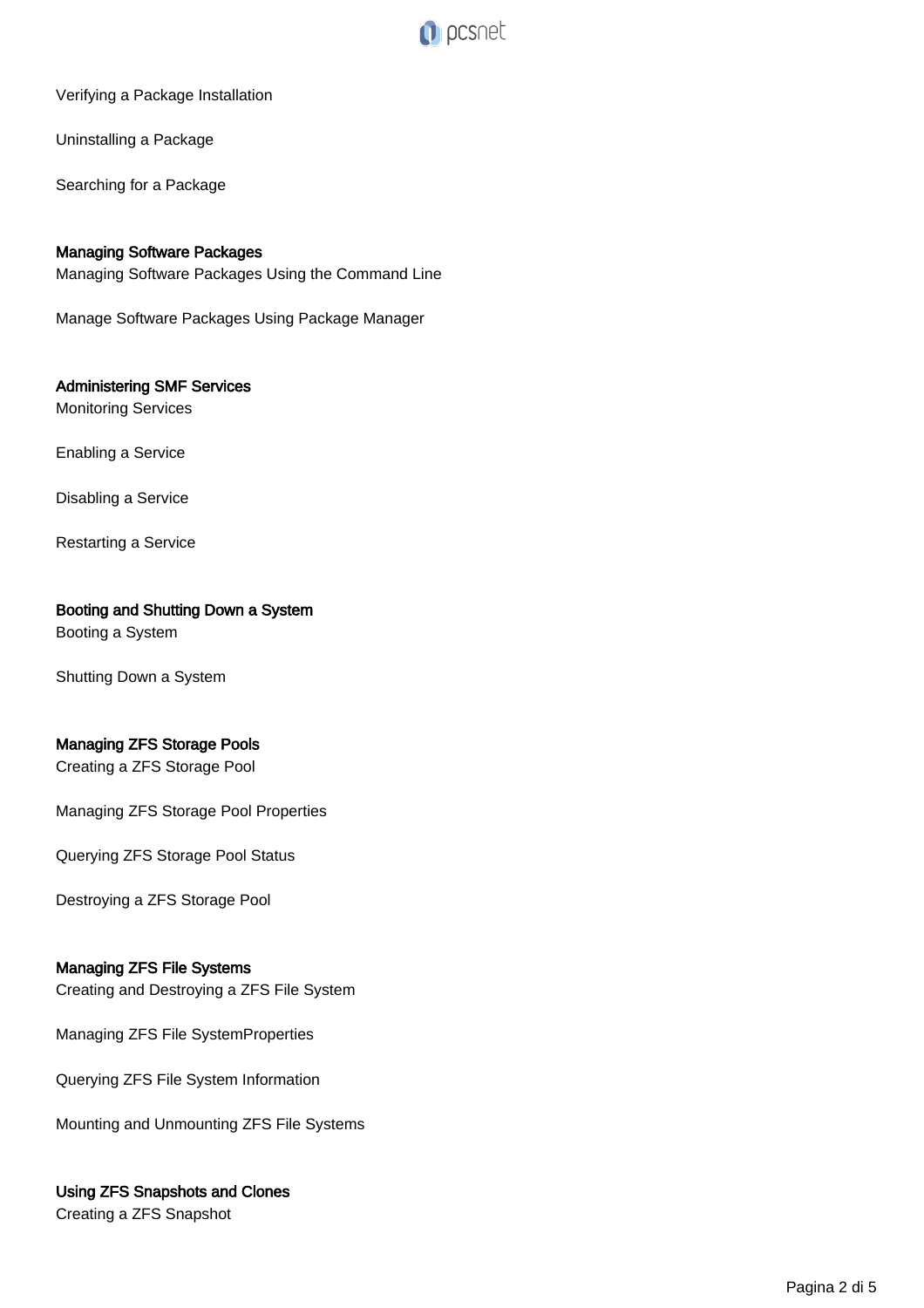

Destroying a ZFS Snapshot

Displaying a ZFS Snapshot

Creating a ZFS Clone

Destroying a ZFS Clone

### Administering an Oracle Solaris Zone

Logging in to a Zone

Exiting a Zone

Shutting Down a Zone

Starting Up a Zone

Halting a Zone

Assessing a Zone Configuration

Monitoring a Zone

#### Administering a Physical Network

Determining Datalink Availability

Configuring a Network Interface

Administering a Network Interface

Verifying Network Operation

### Setting Up and Maintaining User Accounts

Adding Users and Groups

Modifying User and Group Accounts

Deleting User and Group Accounts

Setting Password Aging

# Configuring User Shells and User Disk Quotas

Configuring User Shells

Configuring User Disk Quotas

# Controlling Access to Systems

Securing Logins and Passwords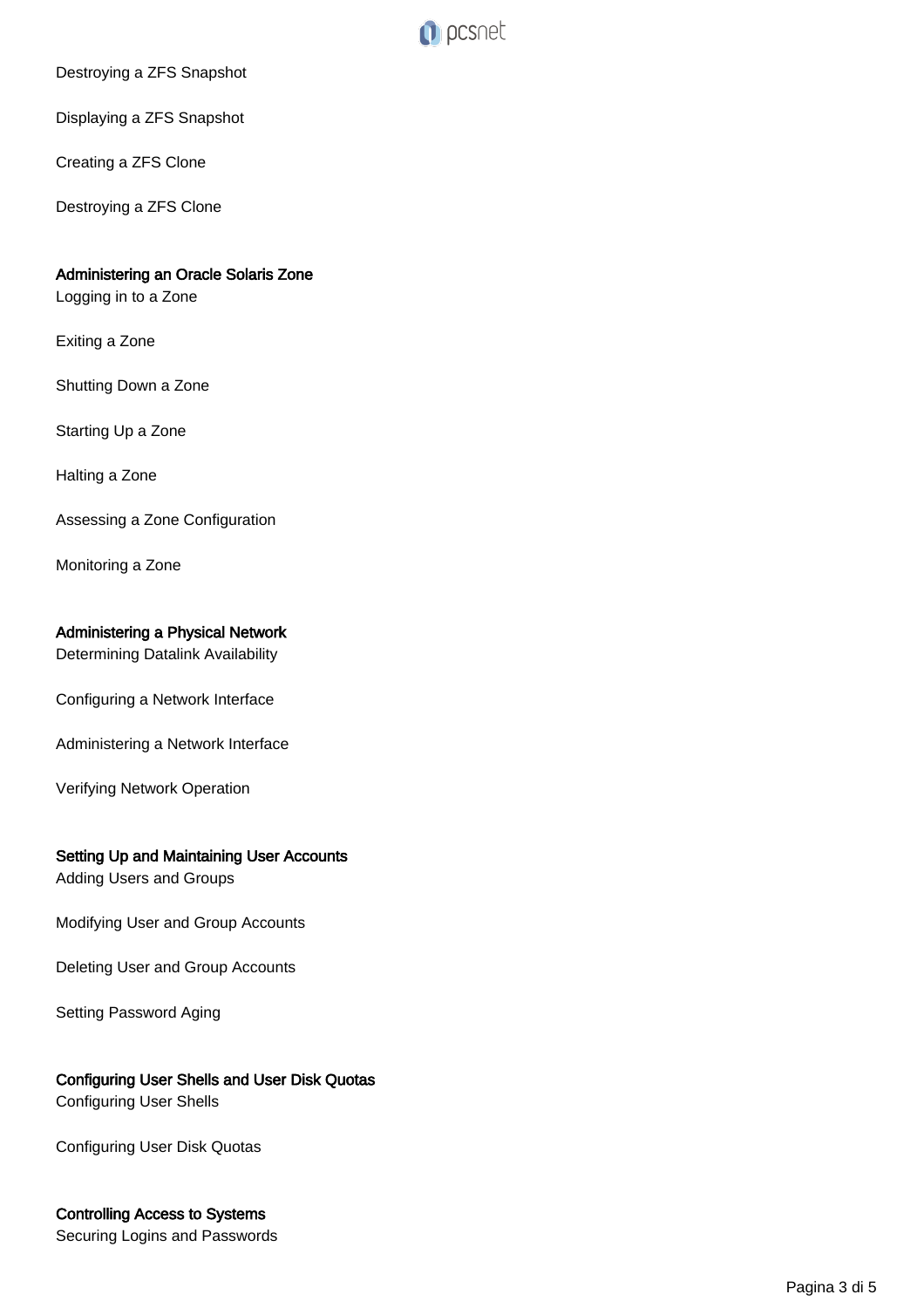

### Changing the Password Algorithm

Verifying System Access Control

Controlling Access to Files Protecting Files with Basic Permissions

Protecting Against Programs with Security Risk

Verifying File Access Control

# Configuring and Using Secure Shell

Configuring Secure Shell

Using Secure Shell

### Managing System Processes

Listing System Processes

Controlling System Processes

Killing a Process

### Scheduling System Tasks

Scheduling Repetitive System Tasks

Administering crontab Files

# Monitoring System Logs and Crash and Core Dump Files

Introducing System Logs

Introducing Crash Dump Files

Introducing Core Dump Files

#### Performing Basic Troubleshooting

Troubleshooting a Script Execution Issue

Troubleshooting a Software Update Failure

Troubleshoot a Network Connectivity Issue

Troubleshooting a Directory Access Issue

Troubleshooting a Default Shell Issue